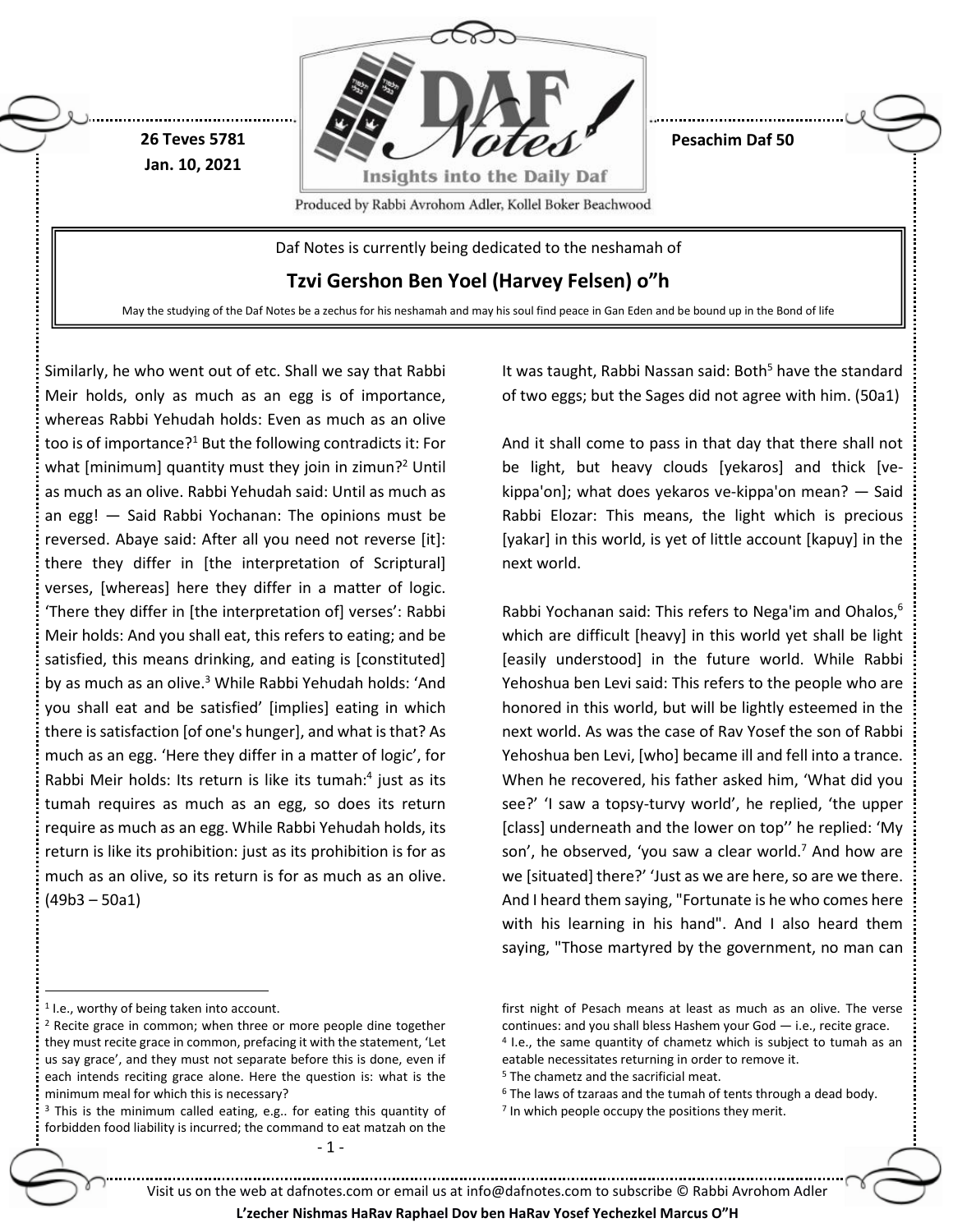

stand within their barrier"'. <sup>8</sup> Who are these [martyrs]? Shall we say, Rabbi Akiva and his companions?<sup>9</sup> Is that because they were martyrs of the government and nothing else? Rather [he meant] the martyrs of Lod.<sup>10</sup> (50a1 – 50a2)

In that day there shall be upon the 'metzilos' of the horse 'holy to Hashem.' What does 'metzilos of the horse' mean? — Said Rabbi Yehoshua ben Levi: The Holy One, Blessed be He, is destined to add to Jerusalem as far as a horse can run and cast its shadow [matzil  $-$  under itself].<sup>11</sup> Rabbi Elozar said: All the bells which are hung on a horse between its eyes shall be holy to Hashem. <sup>12</sup> While Rabbi Yochanan said: All the spoil which Israel shall take spoil [from morning] until a horse can run and cast its shadow [under itself] shall be holy to Hashem. As for the one who explains it [as referring to] all the spoil which Israel shall take spoil, it is well; hence it is written: and the pots in Hashem's house shall be like the basins before the altar,<sup>13</sup> but according to those who give the [other] two explanations, what is [the relevance of] 'and the pots in Hashem's house shall be' [etc.]?  $-$  [The verse] states another thing, viz., that Israel will become wealthy, make offerings, and bring them [to the Temple]. As for the one who says [that it means] spoil, it is well; that is what is written: and in that day there shall be no more a merchant in the Temple of Hashem, $14$  but according to those who give the [other] two explanations, what does and there shall be no more a merchant [kena'ani] [etc.] mean? — Said Rabbi Yirmiyah: No poor man shall be here. And how do we know that [kena'ani] connotes a merchant? —

 $\overline{a}$ 

Because it is written: And Yehudah saw there the daughter of a certain Canaanite [kena'ani]; what does 'kena'ani' mean? Shall we say, literally a Canaanite: is it possible that Avraham came and admonished Yitzchak, Yitzchak came and admonished Yaakov, $15$  and then Yehudah went and married [a Canaanite]! Rather, said Rabbi Shimon ben Lakish: [It means] the daughter of a merchant, as it is written: As for the merchant [kena'an], the balances of deceit are in his hand. Alternatively, I can quote this: Whose merchants are princes, whose traffickers [kin'anehah] are the honorable of the earth. (50a2 – 50a3)

And Hashem shall be King over all the earth; in that day shall Hashem be One, and His Name will be One: is He not One now? — Said Rabbi Acha bar Chanina: Not like this world is the future world. In this world, for good tidings one says, 'He is good, and He does good', while for evil tidings he says, 'Blessed be the true Judge'; [whereas] in the future world it shall be only 'He is good and He does good'. $16$ 

'And His Name will be One': what does 'One' mean? Is then now His Name not One? — Said Rav Nachman bar Yitzchak Not like this world is the future world. [In] this world [His Name] is written with a 'yud' 'hei,' etc. and read as 'alef' 'daled,' etc; but in the future world it shall all be One: it shall be written with 'yud' 'hei,' etc. and read as 'yud' 'hei,' etc.

Now, Rava thought of lecturing it at the session, [whereupon] a certain old man said to him: It is written $^{17}$ ,

17 In reference to the Name of Hashem.

<sup>8</sup> They occupy such an exalted position in the next world that they are unapproachable.

<sup>&</sup>lt;sup>9</sup> Who were executed or martyred by the Roman State at various times for their insistence on teaching the Torah in spite of the Roman interdict. A passage describing the death of great scholars, ten in number, is found in the liturgies for Yom Kippur and Tisha b'Av. Some of the most famous of them were Rabban Gamliel, Rabbi Yehudah ben Bava and Rabbi Akiva..

<sup>10</sup> Two brothers, Lulianus and Papus, who took upon themselves the guilt for the death of the Emperor's daughter, so as to save the people as a whole.

 $11$  I.e., as far as a horse can run from the morning until midday, when its shadow (tzel) is directly beneath it.

<sup>12</sup> I.e., they shall be offerings to the Sanctuary.

 $13$  Even the pots shall be of gold and silver, owing to the abundance of spoil.

<sup>&</sup>lt;sup>14</sup> The Temple Treasurers will not need to buy or sell for the Temple, on account of the great wealth of the spoil.

<sup>15</sup> Not to marry a Canaanite.

<sup>16</sup> For there will never be any evil tidings there.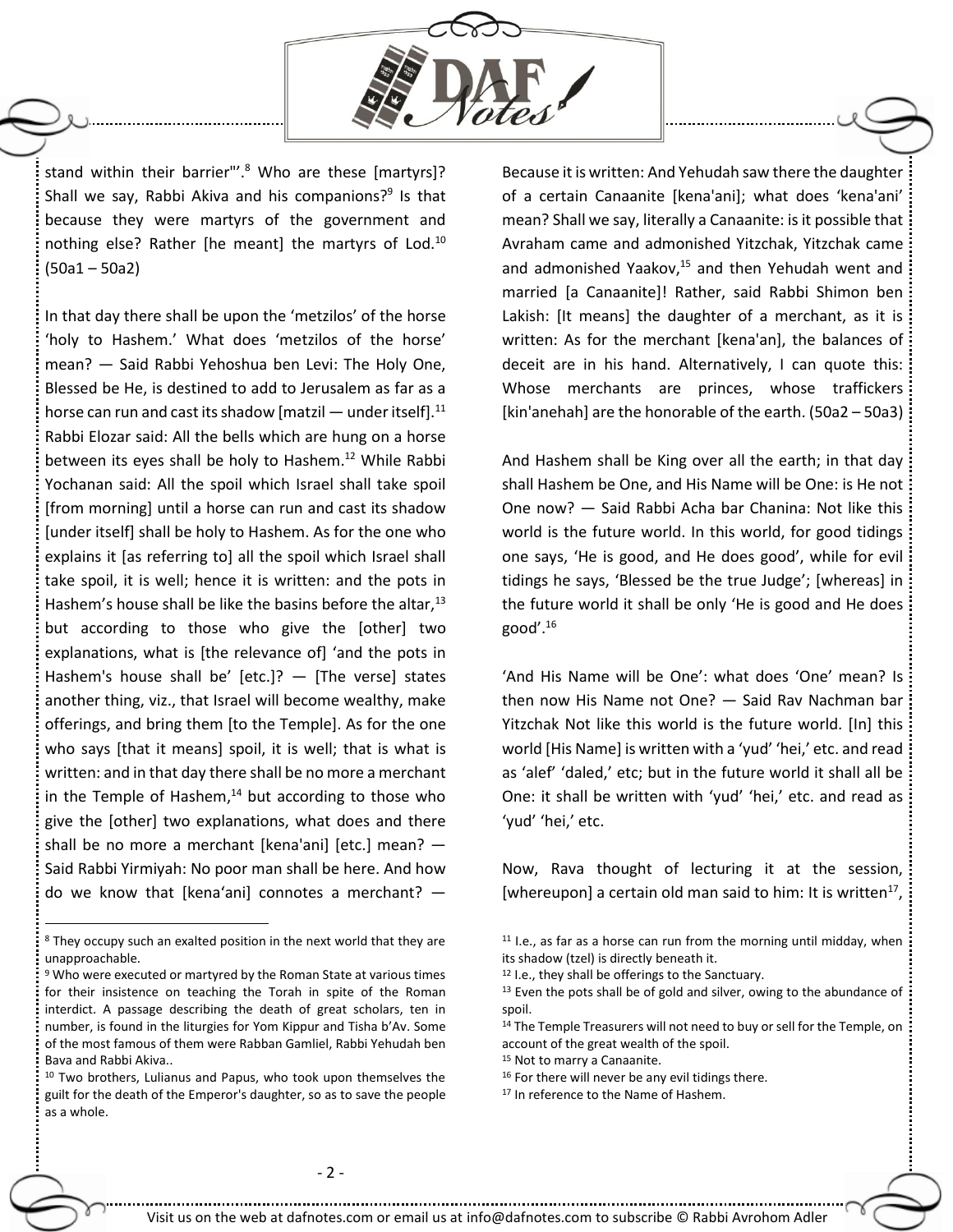

le'alem.<sup>18</sup> Rabbi Avina pointed out a contradiction: It is written, this is My Name, to be hidden; [and it is also written], and this is My mention from generation to generation? <sup>19</sup> The Holy One, Blessed be He, said: Not as I [i.e., My Name] am written am I read: I am written with a'yud' 'hei,' etc., while I am read as 'alef' 'daled,' etc. (50a3 – 50a4)

## WE SHALL RETURN TO YOU, EILU OVRIN

## CHAPTER IV

MISHNAH: Where it is the custom to do work on Erev Pesach until midday one may do [work]; where it is the custom not to do [work], one may not do [work]. He who goes from a place where they work to a place where they do not work, on from a place where they do not work to a place where they do work, we lay upon him the restrictions of the place whence he departed and the restrictions of the place whither he has gone; and a man must not act differently [from local custom] on account of the quarrels [which would ensue]. Similarly, he who transports Shemittah produce from a place where it has ceased to a place where it has not ceased or from a place where it has not ceased to a place where it has ceased, $20$ is bound to remove it. Rabbi Yehudah said: We say to him: 'go out and bring [produce] for yourself. (50a6 – 50b1)

GEMARA: Why particularly Erev Pesach? Even on Erev Shabbos and Yom Tov too? For it was taught: He who does work on Erev Shabbos and Yom Tov from minchah $^{21}$  and

 $\overline{a}$ 

onwards will never see a sign of blessing? $22 -$  There it is forbidden only from minchah and onwards, but not near to [i.e., before] minchah; [whereas] here it is [forbidden] from midday. Alternatively, there he merely does not see a sign of blessing, yet we do not excommunicate him; [whereas] here we even excommunicate him.

[To turn to] the main text: He who does work on Erev Shabbos and Yom Tov from minchah and onwards, and at the termination of the Shabbos or at the termination of a Yom Tov, or at the termination of Yom Kippur, or wherever there is the [least] suspicion of  $sin<sup>23</sup>$  which is to include a public fast,<sup>24</sup> will never see the sign of a blessing. (50b1 – 50b2)

Our Rabbis taught: Some are industrious and profit [thereby,] while others are industrious and suffer loss; some are indolent and profit [thereby], while others are indolent and suffer loss. An industrious man who profits, — he who works the whole week but does not work on Erev Shabbos. An industrious man who suffers loss, — he who works the whole week and works on Erev Shabbos. An indolent man who profits, — he who does not work the whole week and does not work on Erev Shabbos. <sup>25</sup> An indolent man who suffers loss, — he who does not work the whole week but works on Erev Shabbos.

Raba said: As to these women of Mechoza, though they do not work on Erev Shabbos, it is because they are used to indulgence [indolence], seeing that they do not work

<sup>&</sup>lt;sup>18</sup> To conceal it.

<sup>19</sup> Rashi's first explanation is that the first verse indicates that Hashem's name must be kept secret; whereas the latter implies that He is to be known by this name.

<sup>&</sup>lt;sup>20</sup> The law concerning produce of the Shemittah is this: as long as there is produce in the field available for animals, a man may keep produce at home as his private property; but when the produce in the field has ceased, — the animals having consumed it, he must carry out the produce from his home and declare it free for all. Having done this, he may then take back into the house whatever he needs for his private use.

<sup>&</sup>lt;sup>21</sup> The afternoon service, and the time for same  $-$  beginning generally two and a half hours before nightfall.

<sup>&</sup>lt;sup>22</sup> I.e., the money earned them will not be profitable.

<sup>&</sup>lt;sup>23</sup> As he may continue work after the Shabbos or Yom Tov has actually commenced; or begin before they have quite terminated.

<sup>&</sup>lt;sup>24</sup> Proclaimed on account of rain, when work was forbidden. On other fast-days work is permitted.

<sup>&</sup>lt;sup>25</sup> Though his abstention then is due to indolence, not to respect for the Shabbos, he is nevertheless rewarded, since in fact he does abstain.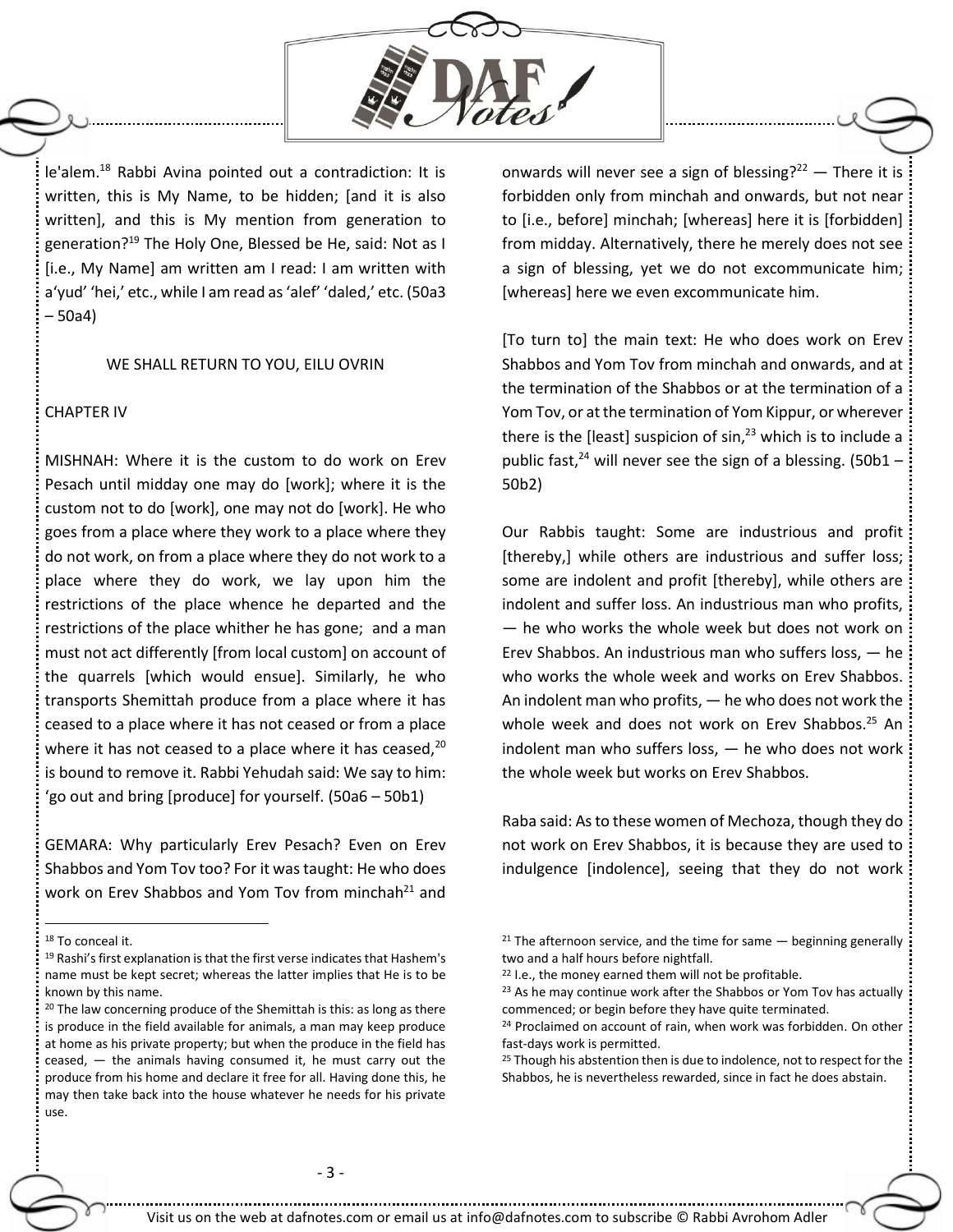

every day either. Yet even so, we call them, an indolent person who profits'.

Rava opposed [two verses]. It is written, For your mercy is great unto the heavens; whereas it is also written, For your mercy is great above the heavens? How is this [to be explained]? Here it refers to those who perform [God's behest] for its own sake; there it refers to those who perform [it] with an ulterior motive. And [this is] in accordance with Rav Yehudah. For Rav Yehudah said in Rav's name: A man should always occupy himself with Torah and good deeds, though it is not for their own sake, for out of [doing good] with an ulterior motive there comes [doing good] for its own sake. (50b2 – 50b3)

Our Rabbis taught: He who looks to the earnings of his wife or of a mill will never see a sign of blessing. 'The earnings of his wife' means [when she goes around selling wool] by weight.<sup>26</sup> '[The earnings of] a mill' means its hire. But if she makes [e.g., woolen garments] and sells them, Scripture indeed praises her, for it is written, she makes linen garments and sells them.

Our Rabbis taught: He who trades in cane and jars will never see a sign of blessing. What is the reason? Since their bulk is large, the [evil] eye has power over them.

Our Rabbis taught: Traders in public alleys and those who breed small cattle, and those who cut down beautiful trees, $^{27}$  and those who cast their eyes at the better

 $\overline{a}$ 

portion, will never see a sign of blessing. What is the reason? Because people gaze at them.<sup>28</sup>

Our Rabbis taught: Four perutos never contain a sign of blessing:<sup>29</sup> the wages of scribes, the wages of interpreters, $30$  the profits of orphans, $31$  and money that came from oversea countries. As for the wages of interpreters, that is well, [the reason being] because it looks like wages for Shabbos [work]; orphans money too, because they are not capable of renunciation; $32$  money which comes from overseas, because a miracle does not occur every day.<sup>33</sup> But what is the reason for the wages of scribes? — Said Rabbi Yehoshua ben Levi: The men of the Great Assembly observed twenty-four fasts so that those who write Torah scrolls, tefillin and mezuzos should not become wealthy for if they became wealthy they would not write.

Our Rabbis taught: Those who write Scrolls, tefillin, and mezuzoa, they, their traders and their traders' traders, 34 and all who engage [in trade] in sacred commodities, which includes the sellers of techeiles,<sup>35</sup> never see a sign of blessing. But if they engage [in them] for its own sake,  $36$ they do see [a sign of blessing].

The citizens of Beishan were accustomed not to go from Tyre to Sidon on Erev Shabbos. Their children went to Rabbi Yochanan and said to him, For our fathers this was possible; for us it is impossible. Said he to them, Your fathers have already taken it upon themselves, as it is said,

- <sup>31</sup> Orphans' money was sometimes entrusted to people to trade with, and they kept half the profit for themselves for their labor.
- $32$  He may take more than his due, and a minor cannot legally renounce it in his favor.
- 33 Considerable danger attended the transport of freights at sea, and one might very easily suffer loss.
- 34 All who trade in these, whether directly or indirectly.
- <sup>35</sup> Wool dyed blue for insertion in garments as tzitzis.

<sup>&</sup>lt;sup>26</sup> I.e., trading in wool, but not making it up; this realizes very little profit and is not a dignified occupation for a woman.

<sup>&</sup>lt;sup>27</sup> To sell for their timber.

<sup>&</sup>lt;sup>28</sup> Market traders are exposed to the public gaze, and so to the evil eye, which is a potent source of misfortune. The other three incur the ill-will of people, the first because breeding small animals was generally frowned upon.

<sup>&</sup>lt;sup>29</sup> Perutah was the smallest coin. I.e., the monies earned by the four things enumerated.

<sup>&</sup>lt;sup>30</sup> Officials who spoke the Shabbos lectures of the Sages to the congregation; the Sage whispered his statements to the interpreter, and he explained them to the people. Also, those who publicly

interpreted and translated the weekly readings of the Torah on the Shabbos.

<sup>&</sup>lt;sup>36</sup> To benefit the community, profit being a secondary consideration.